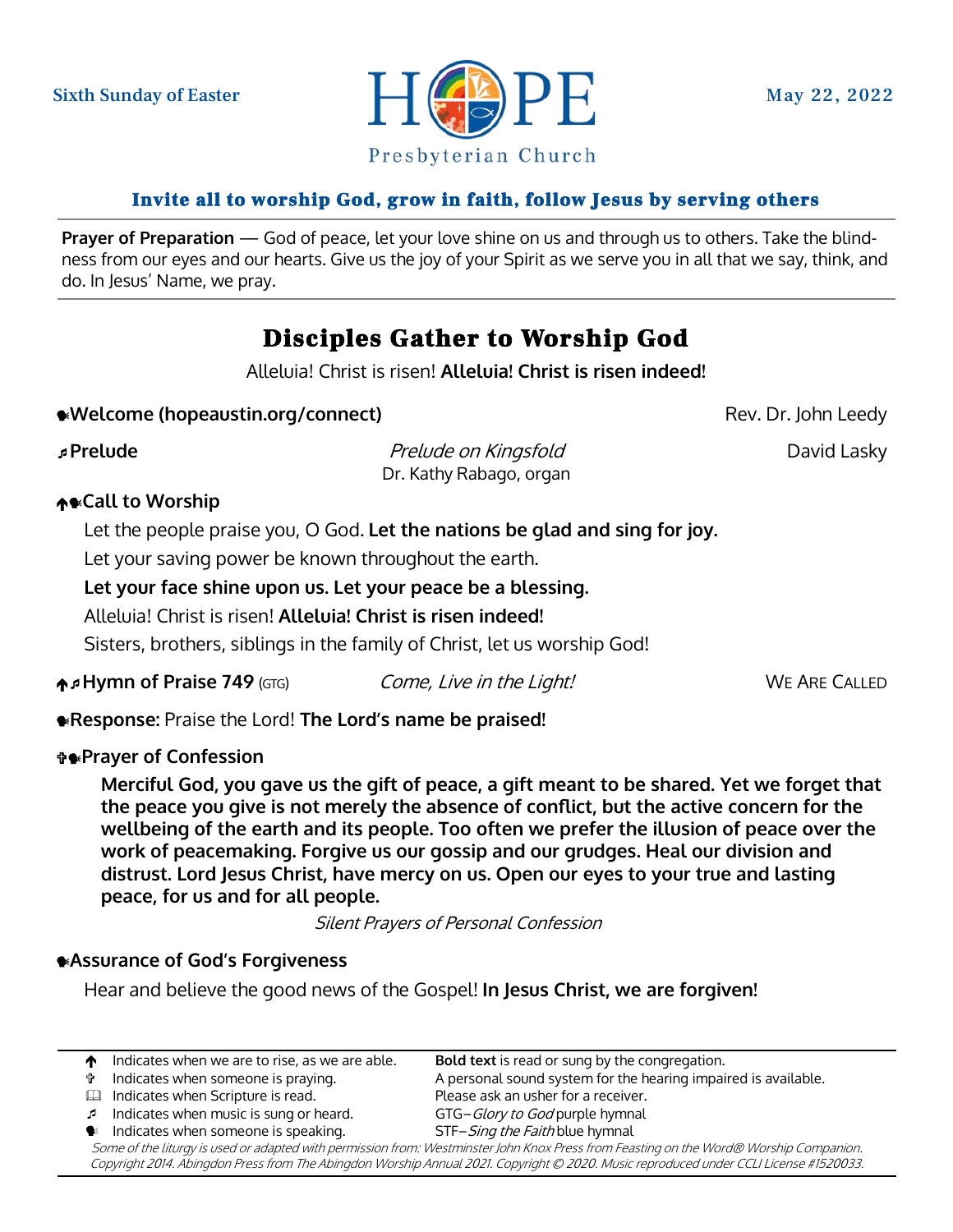**Glory to God, whose goodness shines on me, And to the Son, whose grace has pardoned me, And to the Spirit, whose love has set me free. As it was in the beginning, is now and ever shall be. Amen.** © 2008 Paul M. Vasile

#### **Sharing the Peace**

The peace of our Lord Jesus Christ be with you all. **And also with you.** 

## Disciples Listen to the Word of God

#### **Children's Sermon**

| $\triangle$ Sermon         | My Peace I Give to You           | Rev. Dr. Jeanie Stanley |
|----------------------------|----------------------------------|-------------------------|
| mScripture Reading         | John 14:23-29 (NRSV)             | Bible p. 877            |
| meters Reading             | Acts 16:9-15 (NRSV) Bible p. 900 | Kathy Gehman            |
| $\bigwedge$ Hymn 623 (GTG) | I've Got Peace Like a River      | Spiritual               |

| Worship+2: GROW | How have you experienced the gift of God's peace? |
|-----------------|---------------------------------------------------|
|-----------------|---------------------------------------------------|

## Disciples Respond to the Call of God

**Prayers of the People & Lord's Prayer (**hopeaustin.org/**prayer)**

The prayer leader concludes the prayer, saying:

**Our Father who art in heaven, hallowed be thy name. Thy kingdom come. Thy will be done, on earth as it is in heaven. Give us this day our daily bread, and forgive us our debts, as we forgive our debtors; and lead us not into temptation, but deliver us from evil. For** 

| <b>Prayer @Home</b> | We continue in prayer for the directors and leadership |  |
|---------------------|--------------------------------------------------------|--|
|                     | of community non-profit agencies.                      |  |

**thine is the kingdom, and the power, and the glory, forever. Amen.**

**A Response 469** (GTG) Lord, Listen to Your Children Praying Ken Medema

**Lord, listen to your children praying; Lord, send your spirit in this place; Lord, listen to your children praying; Send us love, send us power, send us grace!** 

CCLI #22829 © 1973 Hope Publishing Co..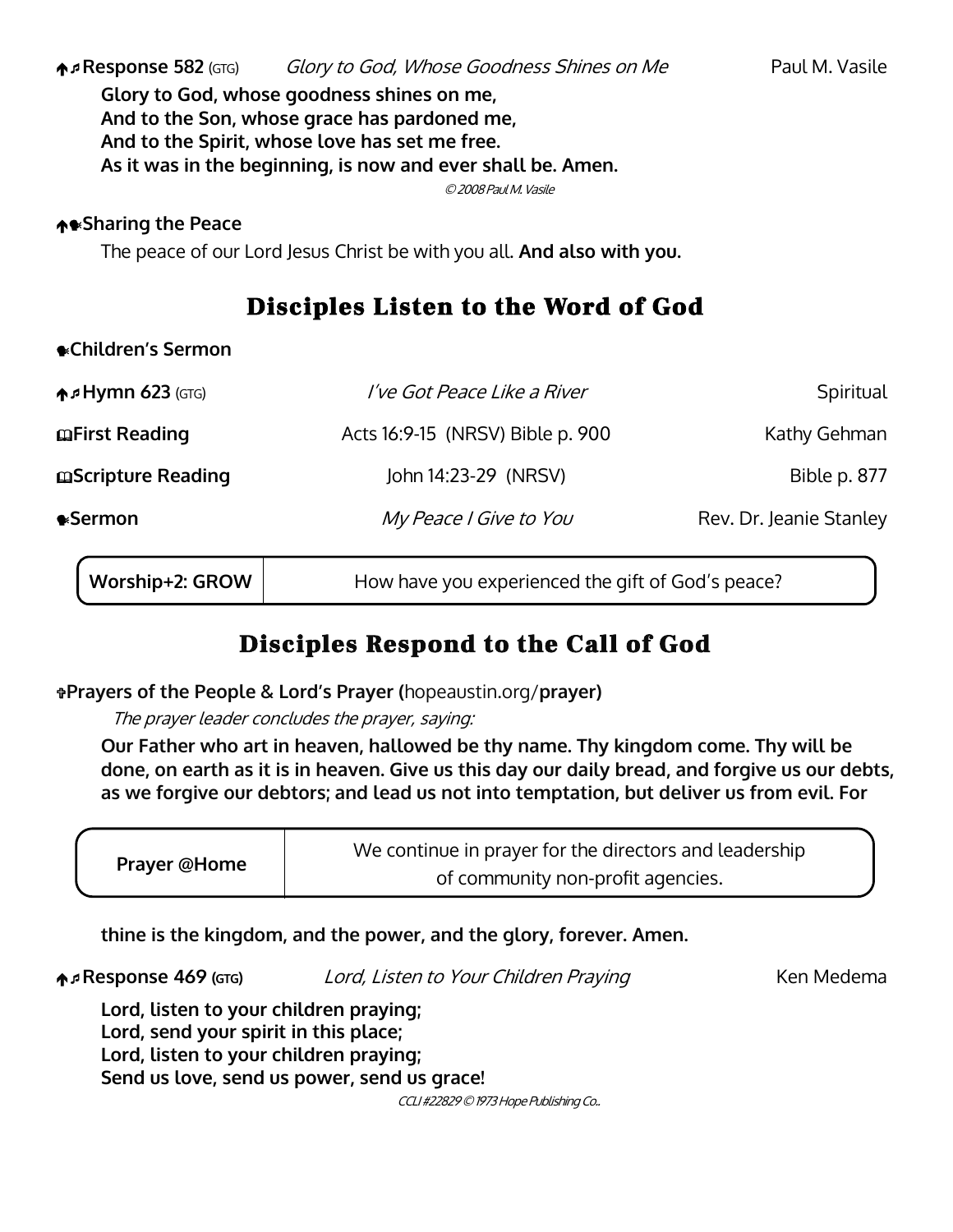### **Presentation of Tithes and Offerings** (hopeaustin.org/donate)

| <b>Offertory Anthem</b>                                                                                                            | Hark! I Hear the Harps Eternal<br><b>Adult Choir</b>                                                                                                                                                 | <b>INVITATION arr. Alice Parker</b> |
|------------------------------------------------------------------------------------------------------------------------------------|------------------------------------------------------------------------------------------------------------------------------------------------------------------------------------------------------|-------------------------------------|
|                                                                                                                                    | Hark I hear the Harps eternal ringing on the farther shore,<br>As I near those swollen waters with their deep and solemn roar.                                                                       |                                     |
|                                                                                                                                    | Hallelujah, hallelujah, hallelujah, praise the Lamb!<br>Hallelujah, hallelujah, Glory to the great I AM!                                                                                             |                                     |
|                                                                                                                                    | And my soul, tho' stained with sorrow fading as the light of day,<br>Passes swiftly o'er those waters, to the city far away.<br>Hallelujah, hallelujah                                               |                                     |
|                                                                                                                                    | Souls have crossed before me, saintly, to that land of perfect rest;<br>And I hear them singing faintly, in the mansions of the blest.<br>Hallelujah, hallelujah                                     |                                     |
| Praise God, from whom all blessings flow.<br>Praise God, the source of all our gifts.<br>Praise Jesus Christ, whose power uplifts. | <b>A.ª Doxology 609</b> (GTG) Praise God, from Whom All Blessings Flow<br>Praise God, all creatures here below. Alleluia, alleluia!<br>Praise the Spirit, Holy Spirit. Alleluia, alleluia, alleluia! | <b>LASST UNS ERFREUEN</b>           |
| ↑ <b>+</b> Prayer of Dedication                                                                                                    |                                                                                                                                                                                                      |                                     |
| † * Appreciation for HCC Staff                                                                                                     | <b>Joyce Marshall &amp; Susan Tuttle</b>                                                                                                                                                             | Rev. Dr. John Leedy                 |
| $\bigwedge$ s Hymn 182 (GTG)                                                                                                       | I Heard the Voice of Jesus Say                                                                                                                                                                       | <b>KINGSFOLD</b>                    |
| ↑ Charge & Benediction                                                                                                             |                                                                                                                                                                                                      |                                     |

**With faith in the Risen Christ, go forth to proclaim new life. With the power of God's Holy Spirit, go forth to serve. With the love of God our Creator, go forth to love. As messengers of the gospel, go forth to share the good news. Alleluia! Christ is risen! Alleluia! Christ is risen indeed!** 

| <b>A</b> <sub>s</sub> Response     | <b>Because He Lives</b>                             | Gloria Gaither, William J. Gaither |
|------------------------------------|-----------------------------------------------------|------------------------------------|
|                                    | Because he lives I can face tomorrow;               |                                    |
| Because he lives all fear is gone. |                                                     |                                    |
|                                    | Because I know he holds the future;                 |                                    |
|                                    | And life is worth the living just because he lives. |                                    |
|                                    | CCLI #16880 © 1971 William J. Gaither, Inc.         |                                    |
| <b>Postlude</b>                    | This is My Father's World                           | Michael Burkhardt                  |
|                                    | Dr. Kathy Rabago, organ                             |                                    |